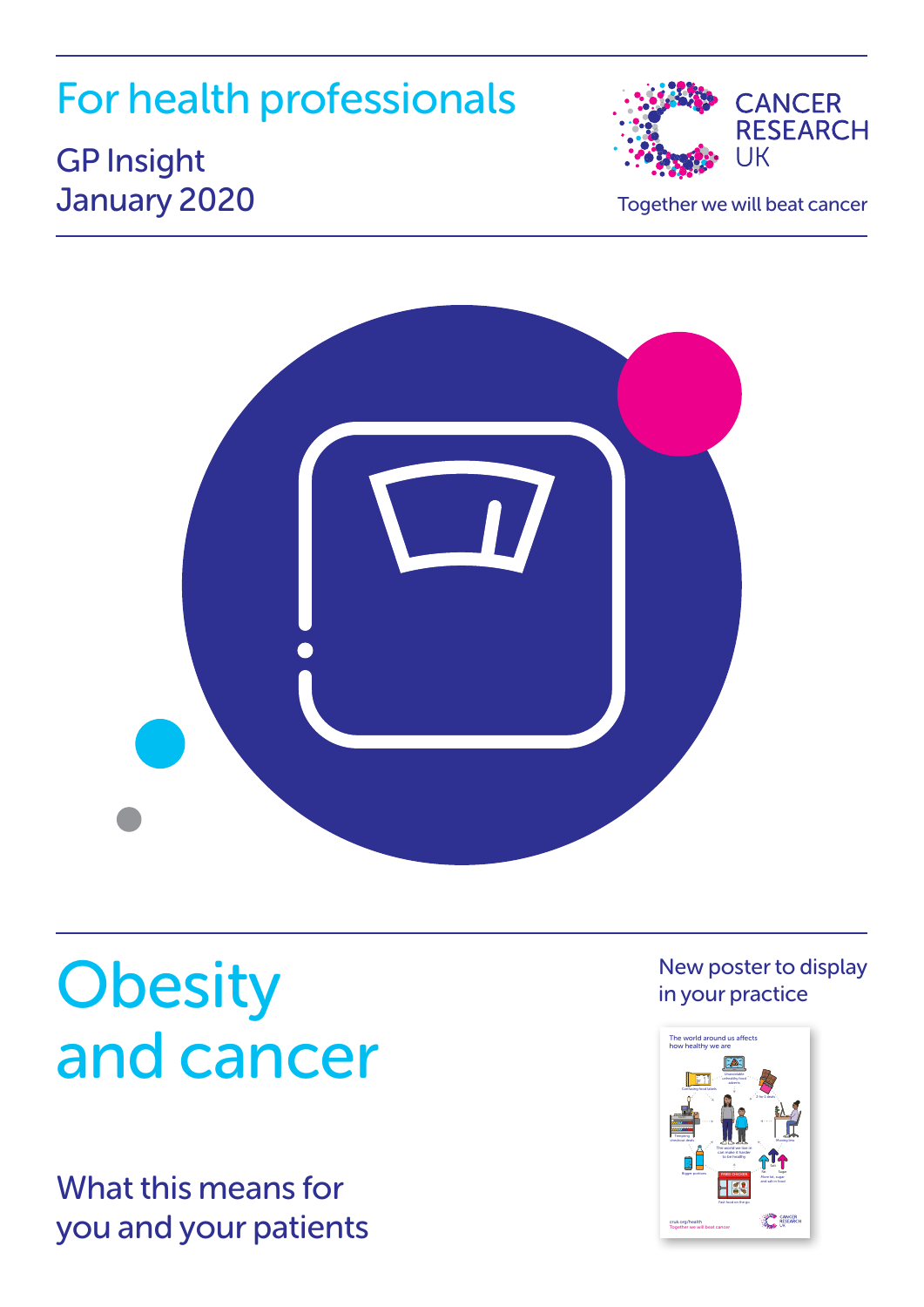## Like smoking, obesity puts millions of adults at greater risk of cancer

As a GP, you'll be aware of the strong link between obesity and cancer. But did you know after smoking, overweight and obesity is the biggest preventable cause of cancer in the UK? In fact being overweight or obese trumps smoking as the leading cause of four different types of the disease.[2](#page-1-0) Public awareness of the link is low. That's why we continue to run national advertising campaigns.

#### Common FAQs

#### 1 What cancer types does obesity cause?

Being overweight or obese increases the risk of 13 types of cancer including kidney, multiple myeloma, thyroid and gallbladder. It also causes two of the most common types of cancer, breast (postmenopausal) and bowel and two of the hardest to treat, pancreatic and oesophageal $3$ 

Download your free infographic of the 13 types of cancer at [b.link/obesityinfographic](http://b.link/obesityinfographic)

- <span id="page-1-8"></span>1 In the UK there are around 13.4 million nonsmoking adults who are obese (body mass index 30+), 6.3 million adult smokers who are not obese, and 1.5 million adults who smoke and are obese – so among UK adults, people who smoke outnumber people who are obese 2:1, based on calculations by the Cancer Intelligence Team at Cancer Research UK
- <span id="page-1-0"></span>2 Brown K et al. The fraction of cancer attributable to modifiable risk factors. British Journal of Cancer. 2018

### 2 How can obesity cause cancer?

Extra body fat doesn't just sit in the body, it's active, and can affect growth, metabolism and reproductive hormones. Researchers have identified three main ways obesity is linked to cancer. Extra body fat can lead to greater levels of:

- growth hormones such as insulin and insulin-like growth factor
- sex hormones like oestrogen • and chronic inflammation.

And all of these factors can signal to our cells to divide more often, increasing the chance of cancer cells developing. But because extra body fat can affect so many different biological processes, and affects different people in different ways, untangling all the ways obesity is linked to cancer is an ongoing area of research[.3,](#page-1-1)[4,](#page-1-2)[5](#page-1-3)

> Watch Dr Dawn Harper's video at [b.link/drdawn](http://b.link/drdawn)

- <span id="page-1-1"></span>3 IARC. Body fatness and Cancer. New England Journal of Medicine. 2016 4 World Cancer Research Fund. Body fatness and
- <span id="page-1-2"></span>weight gain and the risk of cancer. WCRF. 2018 5 Renehan A et al. Adiposity and cancer risk. Nature
- <span id="page-1-4"></span><span id="page-1-3"></span>Reviews Cancer. 2015 6 Schauer DP et al. Bariatric surgery and the risk of cancer in a large multisite cohort. Annals of surgery. 2017



People who are obese now outnumber people who smoke two to one in the UK $^{\rm 1}$  $^{\rm 1}$  $^{\rm 1}$ 

Keeping a healthy weight is the best thing people can do. But since many people will already be overweight or obese, you might have questions about the benefits of weight loss on cancer risk for these groups. It's difficult to study, but research so far suggests that losing weight can help reduce cancer risk.<sup>6[,7](#page-1-5)</sup>

Plus, the steps most people take to lose weight, like eating and drinking healthily, can also reduce cancer risk on their own. But losing weight and keeping it off isn't easy, which is why many of your patients would benefit from your support, advice and help to access weight management services.



- <span id="page-1-5"></span>7 Birks S et al. A systematic review of the impact of weight loss on cancer incidence and mortality. Obesity Reviews. 2012
- <span id="page-1-6"></span>8 Hooper L et al. Public awareness and health professional advice for obesity as a risk factor for cancer in the UK. Journal of public health. 2017
- <span id="page-1-7"></span>9 Aveyard, P et al. Screening and brief intervention for obesity in primary care. The Lancet. 2016

## Patients value your advice when discussing weight

A 2017 survey found that only 38% of UK adults who were obese and 12% who were overweight had been given any advice about weight loss by a health professional.<sup>[8](#page-1-6)</sup>

GPs have reported a fear of damaging relationships as one of the main barriers. However, evidence shows that patients trust and value your advice, and find it appropriate even if weight was not the original reason for their visit.

In a 2016 study, 8 in 10 people who are overweight or obese thought it was appropriate and helpful for their GP to suggest that losing weight would be good for their health.There is also emerging evidence that having conversations with your patients about their weight could make a significant impact.<sup>9</sup>

"At my heaviest of 16st 12lbs, I struggled with my job as an electrician and I'd get home tired and in pain. At a routine new patient health check my nurse told me that I was medically obese and that my size was putting my health at risk. It was a real eye opener. They were understanding and supportive though and I was referred to a 12-week's free Slimming World membership. In less than a year I lost 5st 2lb. I feel fantastic, more confident at work and have more energy to play with my children." Dann, Solihull

It can be challenging to talk about weight with your patients, but it should be viewed as a normal part of a routine consultation. There are opportunities that might make it easier to raise the issue; if the

patient presents with a condition related to weight or indirectly through health checks and the patient might be more receptive to your advice and support if you use open questions.

PHE have put together a toolkit that provides practical advice and tools to support effective conversations.

Ask to weigh and ි measure your patient, as a normal part of your consultation.

"While you're here, can I check your weight"

#### "Do you mind if I weigh you?"

Once you've weighed and measured your patient, determine their weight status.

Advise your patient on what support and services are available to them, based on their weight status.

#### "One of the best ways to lose weight is with support. [Insert local weight management service] is available for free and I can refer you now if you're keen."

It's important for your practice to become familiar with the availability of local services and referral criteria, as free services aren't available in all areas. If the patient is not eligible or the service isn't available, you could discuss online resources such as the NHS weight loss plan or self-referral to a local weight scheme, cookery classes and exercise groups.



making a referral to the service you've agreed on or offering your continued support.

#### "Great, I'll make a referral now. You'll get an appointment through the post. I'd like to see how you get on so next time you come in we can chat some more."

For patients who don't want to engage in conversation about weight management, show acceptance of their wishes but re-offer support should they change their mind.

"Okay, that's fine. I understand that maybe now is not the right time. If this is something you want to talk about in the future, I'm keen to support you in doing this."

"The issue with bringing up weight is that it depends on so many different factors; how well you know the patient, what it is they've come in for, other co-morbidities they may have, psychological and social circumstances etc. In my experience, I find lower limb osteoarthritis and depression are appropriate cues for advising about weight.

For example, a patient of mine with depression has made excellent progress following referrals to a dietician and local exercise scheme run at a council leisure centre." Dr Ben Noble, GP Partner, **Loughborough** 

Complete our CPD education on our health professional website [cruk.org/weightandcancer](http://cruk.org/weightandcancer),

to help you have more effective conversations.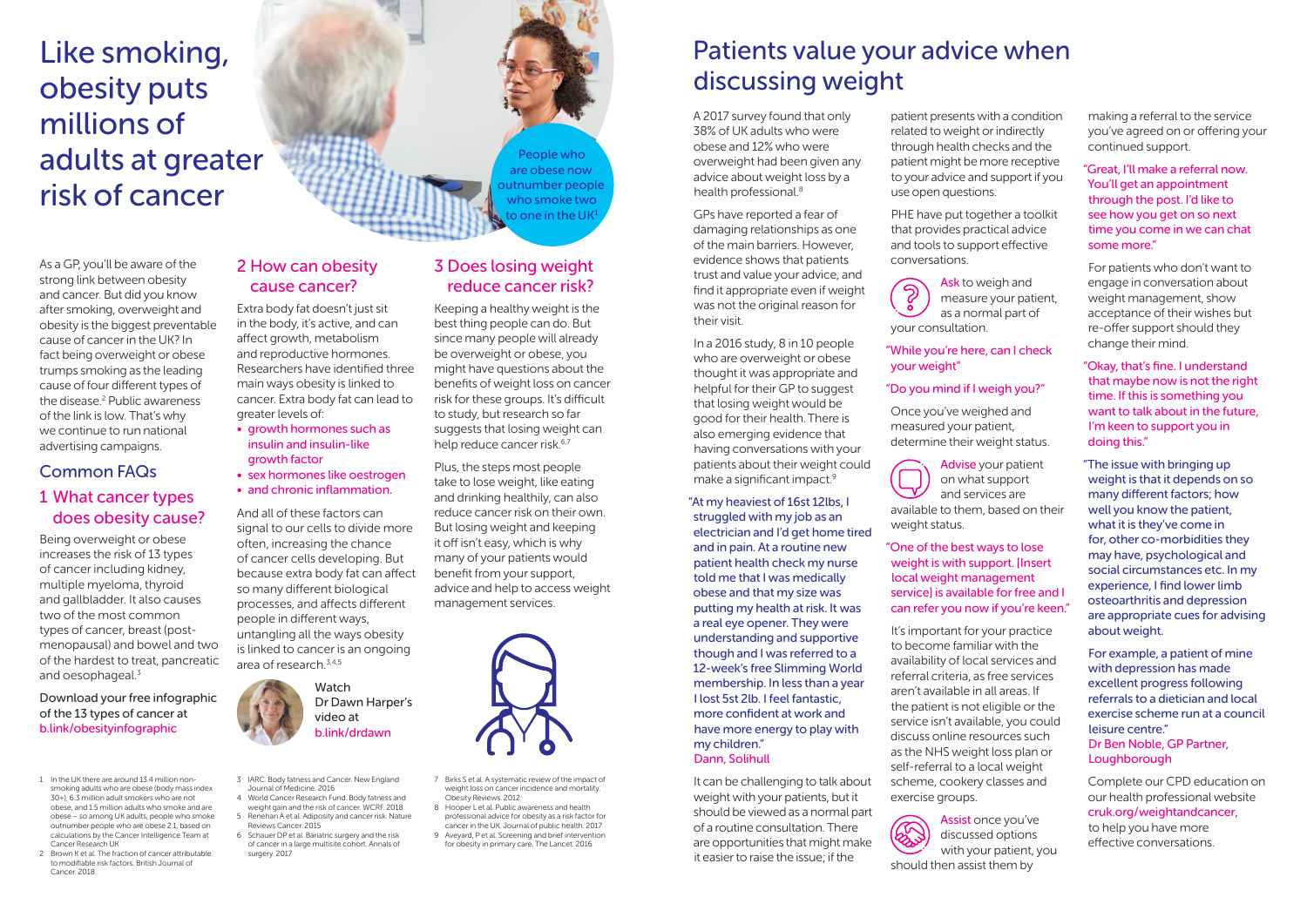## No single action alone will solve the overweight and obesity epidemic

Obesity is a complex issue with many causes<sup>10</sup>, but one of the biggest influences is the obesogenic environment we live in makes being healthy  $difficult<sup>11</sup> – from junk food$ adverts and price promotions on unhealthy foods to the number of unhealthy takeaway outlets. Energy-dense food is easily available, often cheaper and more heavily marketed than healthy options and there are fewer opportunities to move in our everyday lives than ever before.

All these things nudge us towards eating unhealthily and make it very hard for most people to

keep a healthy weight. Around one-in-three children are overweight or obese and unless action is taken this will only get worse.

That's why, although personal choices are important, weight loss is not the sole responsibility of the individual. Governments can introduce polices that create supportive environments where healthy choices are easier for everyone. Bold initiatives to change our environment are needed fast if the Government is to meet its ambition to reduce childhood obesity by half by 2030, and to close the inequality gap.

We welcomed publication of Chapter Two of the UK Government's Childhood Obesity Plan and the ensuing consultations on restricting children's exposure to junk food advertising on TV and online, and to restricting price and location-based promotions for less healthy food and drink. The Government must now ensure that tackling overweight and obesity remains a key policy priority; and swiftly introduce the strongest proposed measures.

<span id="page-2-1"></span><sup>11</sup> Swinburn et al. The global obesity pandemic: shaped by global drivers and local environments. 2011



## Sign up to receive Cancer Insight by email. [cruk.org/cancerinsightGP](http://cruk.org/cancerinsightGP)

<span id="page-2-0"></span><sup>10</sup> Government Office for Science. Reducing obesity: future choices. 2007